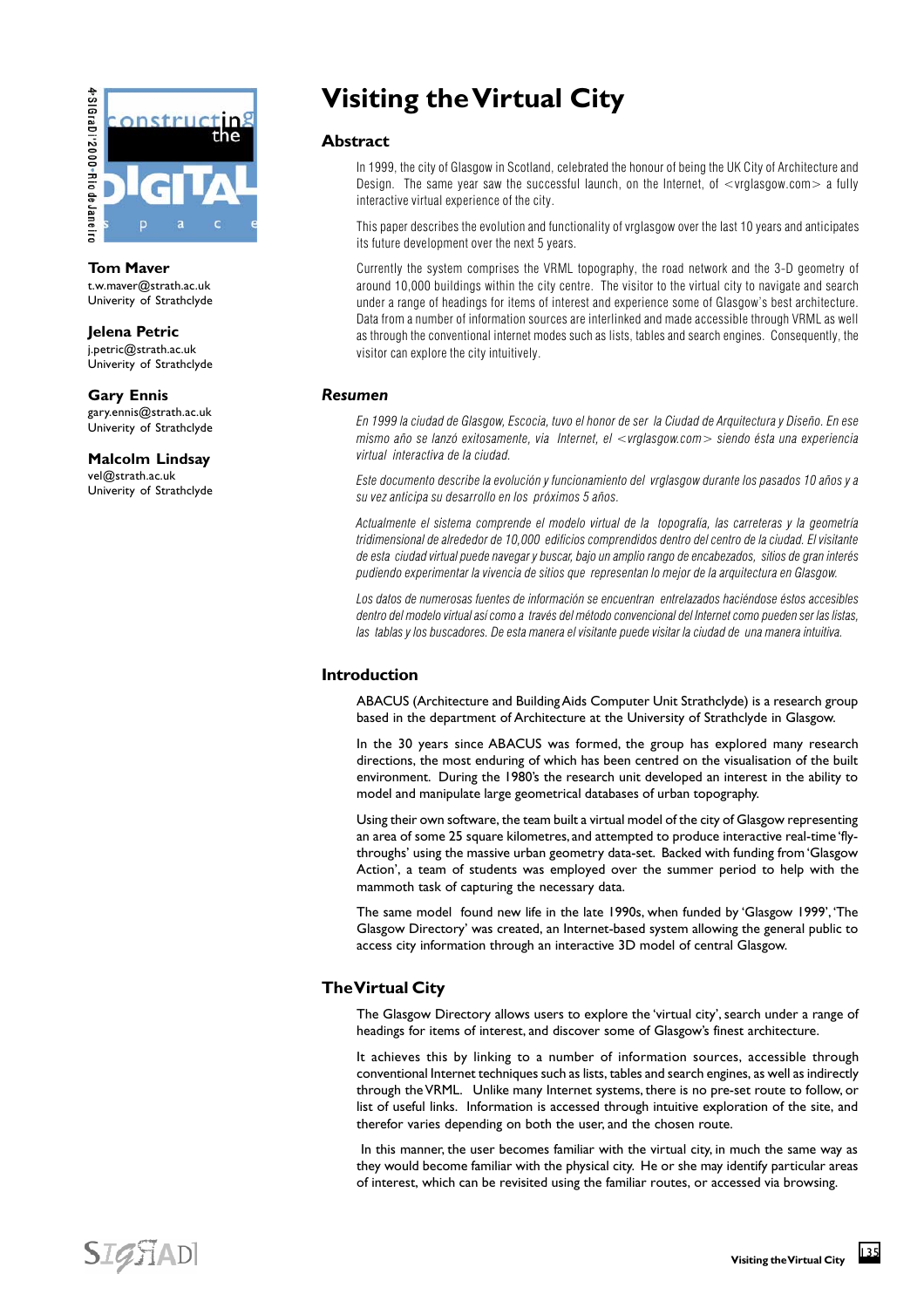

*figure 1 – Typical interaction frame from VRGlasgow*

Current information sources include:

•Multimedia database of General Tourist Information.

•Multimedia database of Glasgow Architectural.

•Alphanumeric database of property addresses and street names.

•External Web-sites.

A special feature allows architects and designers to download appropriate sections of the 3D model for use in proposed developments. Future additions to the system will permit design proposals to be integrated into the system allowing the audience to explore a number of possible urban design alternatives.

#### **Applications**

There are many potential applications for the Glasgow Directory, covering a range of interest and user requirements. The flexible user interface makes each participant's visit unique in terms of the information experienced. Here are four example applications:

Tourism: A prospective visitor to the city of Glasgow can explore the virtual city before arrival in the physical, resulting in greater knowledge of where to go and what to see. Browsing the city can influence choice of hotel, entertainment or shopping area, and transport networks may be examined for choice of optimum route. Places of interest worth a 'real' visit can be identified and details printed out for use during their visit.

Education: The Glasgow Directory could be used on various levels in an educational context. From primary school pupils, who could be given access and tasks such as, 'explore their city', 'find their school' or 'count and locate the museum', through to university or college students who could by exploring the model be introduced to the concept of computer modelling application and virtual reality.

Architects: Using the Glasgow Directory, architects may access parts of the city model which relate to design projects. These can be downloaded in a variety of file formats and used to enhance the presentation of new building or urban designs. By displaying design proposals within the context of the city, the architect and their clients, can understand and therefor assess the scheme more clearly.

City Planning: Proposed change to the urban fabric can first be evaluated by simulating the change within the model. Any number of proposals can be analysed in parallel, with the public being given the opportunity to vote for their favourite, a process similar to that used in the Netherlands at Ljburg.(figure 1)

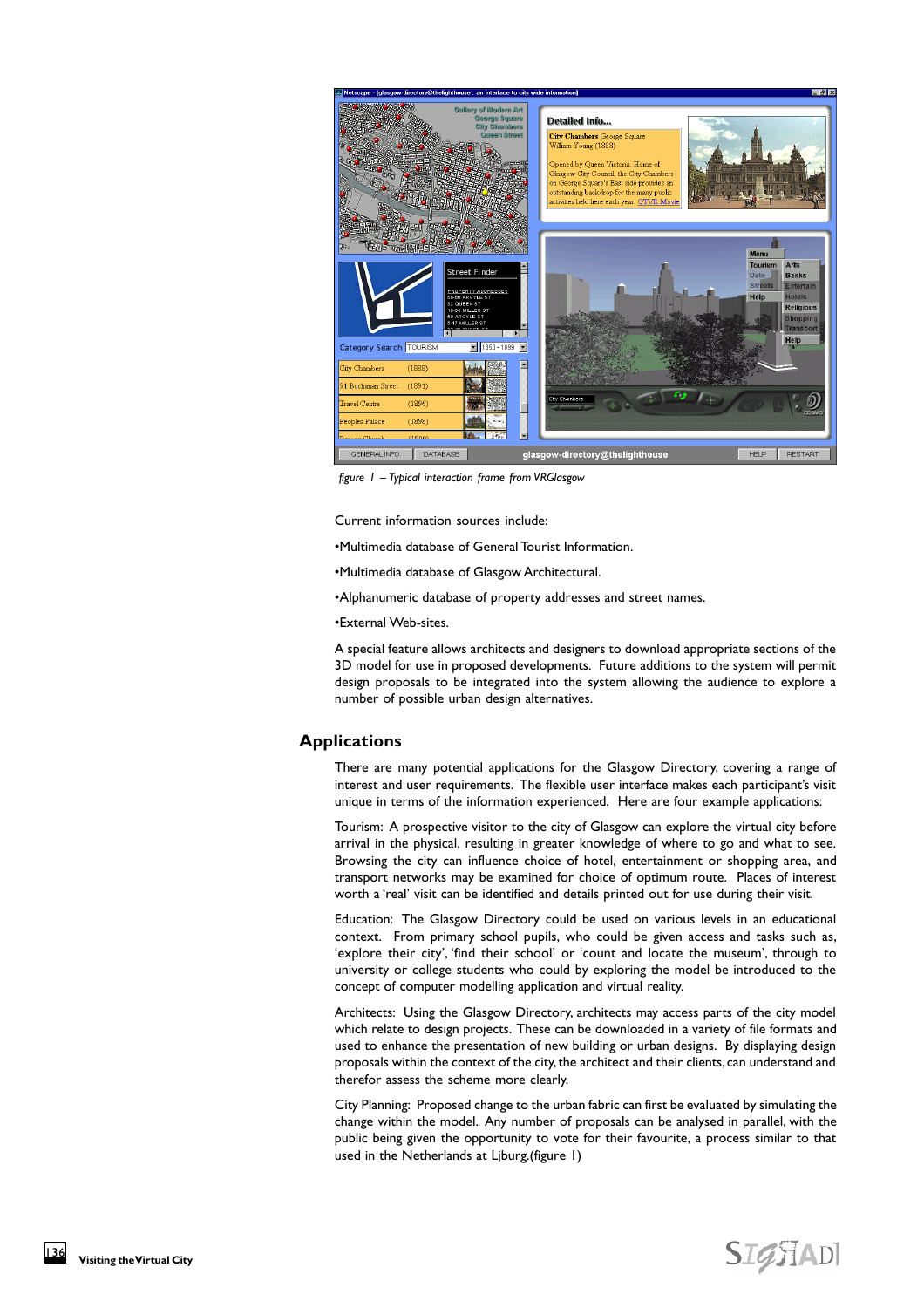## **Why Add Multi-user Functionality?**

It was hoped that by activating virtual Glasgow as a shared 3D environment several issues could be explored and progressed. These included:

•Enable virtual tours of the Glasgow Directory software. This software provides access to multiple layers of information about Glasgow but many of the visitors to the virtual city only discover a small percentage of what is available. These tours would help to maximise its use.

•Enable virtual tours focussing on communicating something of the 'real' Glasgow, augmenting the available information with a personal perspective on the city, either on a one to one, or group basis.

•Enable visitors to share their knowledge of the virtual and real environment with each other, based on the premis that everyones experience of 'place' is unique.

•Act as a catalyst for continuing the evolution of the environment, given that it not only uses advanced technology, but offers another avenue for direct 'user feedback' and participation.

•Provide a stimulating shared cyberspace for people to meet in.

#### **Implementation**

To enable the Glasgow model to become a shared virtual environment a suitable software package had to be identified. For ease of implementation the VNET client/server package was chosen. This software as well as being simple to set up is freely available and has the support of a relatively lively user group. It is also based on the Java programming language which enables it to run on a variety of hardware platforms.

The system relies on a VNET server program running on the host machine which handles communication with each remote client as they login and explore the 3D environment. The process of joining the shared space activates a Java program on the clients machine enabling them to see avatar representations and communicate with other participants via a chat window. The VRML virtual world is downloaded onto each client machine with the result that the communication data set handled by the server is restricted to positional and text information.(figure 2)

Some customisation of the Glasgow model interface was necessary but once the interface was reconfigured all other aspects of the environment functioned normally.

## **Observations**

Information on how people used the Glasgow Directory has been a key feature in progressing its development. The system is capable of tracking user participation in a sophisticated manner. The resultant log files relating to 10,000 visits have been archived and have proved to be a valuable resource.



*figure 2 – Multi-user Interface to VRGlasgow*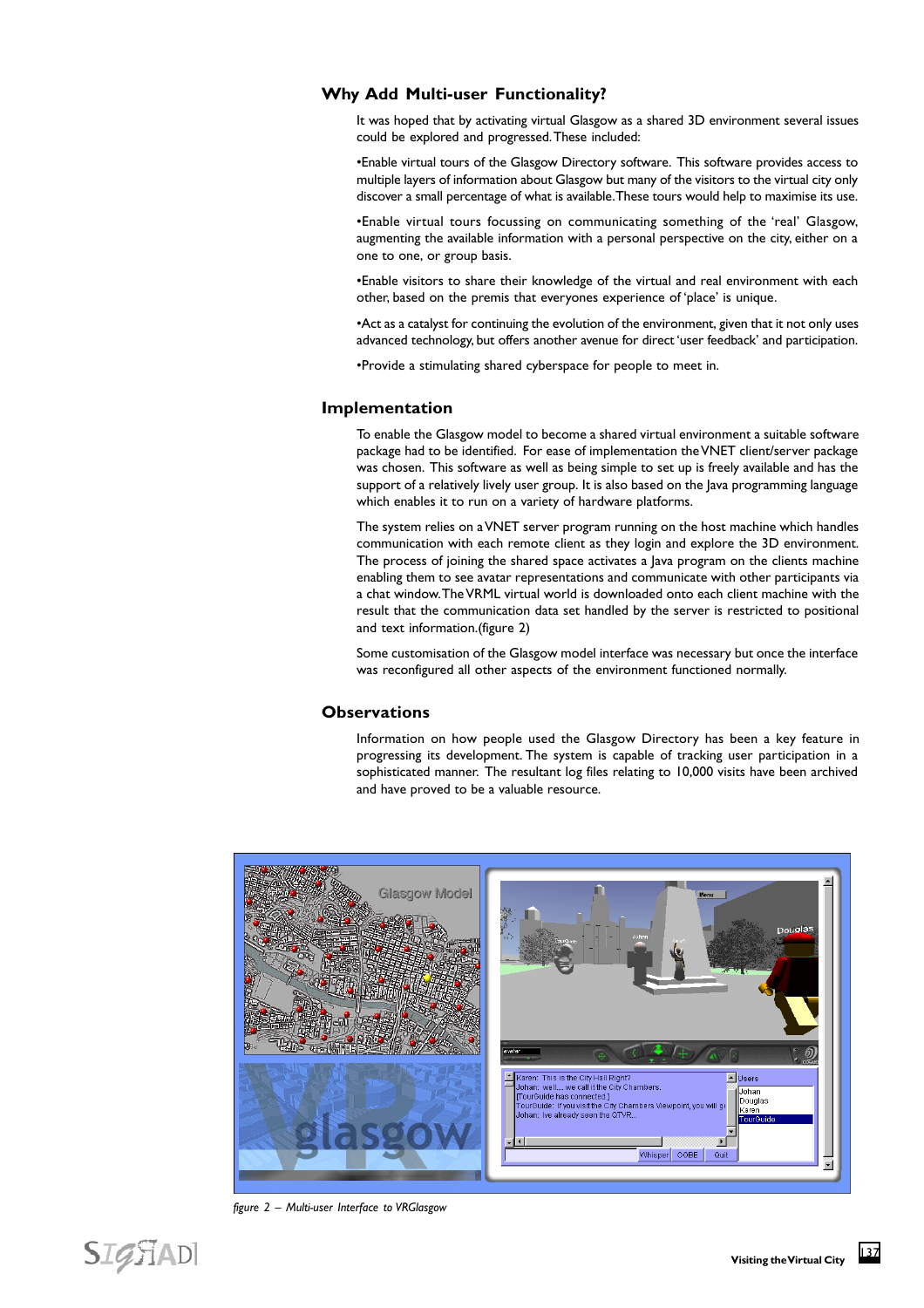

*figure 3 – Gallery Users*

Direct user feedback has also aided the development process, and prior to the systems official launch in June 1999, 300 people registered to test the system. From that period alone 150 detailed feedback forms were received, and as a result refinements made to the system.

In an attempt to aid deployment of multi-user functionality, profiles of visitor type2 were studied. The aim was to understand which aspects and elements of participant experience and environment may be important in the context of this new functionality.

As a result of this new dimension, a new set of participant data is emerging. This not only documents which aspects of the environment is explored and the duration of each visit, but the number of participants sharing the environment at the time, and also a record of their communication.

The user types featured in the study were:

•a participant visiting 'alone' via the standard interface (http://iris.abacus.strath.ac.uk/glasgow)

•participant(s) visiting an interface designed and installed in a public gallery space

•participant visiting via the multi-user interface (http://www.vrglasgow.co.uk)

#### **Characteristics of user types**

#### **Visitors using the standard interface**

Average time spent browsing the environment was 15 minutes. However two distict groups emmerged, those browsing and exploring the model, with an average time of 18 minutes, and those using the model primarily as a resource with an average time of 6 minutes.

Those 'exploring' the model were identified by their use of the 'view point' facility. This enables a tour of a city segment via pre-set observation points chosen from a menu. Those identified primarily as using the model as a resource were accessing the 'street finder' facility which enables the model to take on the role of a 3D map and route planner.

Additionally 20% of those using the model were connected for more than 30 minutes, and 30% for less than 5 minutes. Most of those connected for less than five minutes used the street finder facility, suggesting that they connected, simply to check the location of a street or check a street name.

The most popular location to visit in virtual Glasgow proved to be the areas of George Square, Merchant City and Central Station, which are also the liveliest sections of the 'real' Glasgow, with the average participant visiting more than three distinct areas in the model. There was also a correlation between those using the street finder and those visiting only one relatively obscure zone of the model.

## **Visitors using the 'public gallery' interface**

Observations were made during the Meta-City Exhibition at the Lighthouse, Glasgow, during February and March 2000. A control system for the software was installed as part of the exhibition, and the results of user interaction was projected onto a wall in the gallery space, (see figure 3).

Average time spent using the system was 20 minutes, and frequently two or more people used it together. On occasion direct help was given by the observer when participants experienced difficulty operating the hardware or software. Patterns of use were similar to those using the standard interface, except that the system was used less as a resource, and perhaps as a result the average time spent was longer.

Also those using the software were already in the 'real' Glasgow while exploring the virtual city. Two related observation were of interest i.e. on occasion 'obscure' zones of the city were visited for relatively longer periods, and also when two or more people were present one would sometimes act as a tour guide. The former is suspected to be as a result of people familiar with Glasgow visiting areas of personal interest in the virtual environment (e.g. the street where they lived or worked), and the latter was an interesting chance to observe people acting as tour guides in a virtual world. For example one participant used three areas of the model to describe and discuss with another the difference between the 'old' and 'new' architecture of these areas, using the street layout as a guide to where the architecture from the past was located. Another group had a very lively discussion relating to new architectural developments in the city centre with one of the group acting as navigator or 'driver'.(figure 3 )